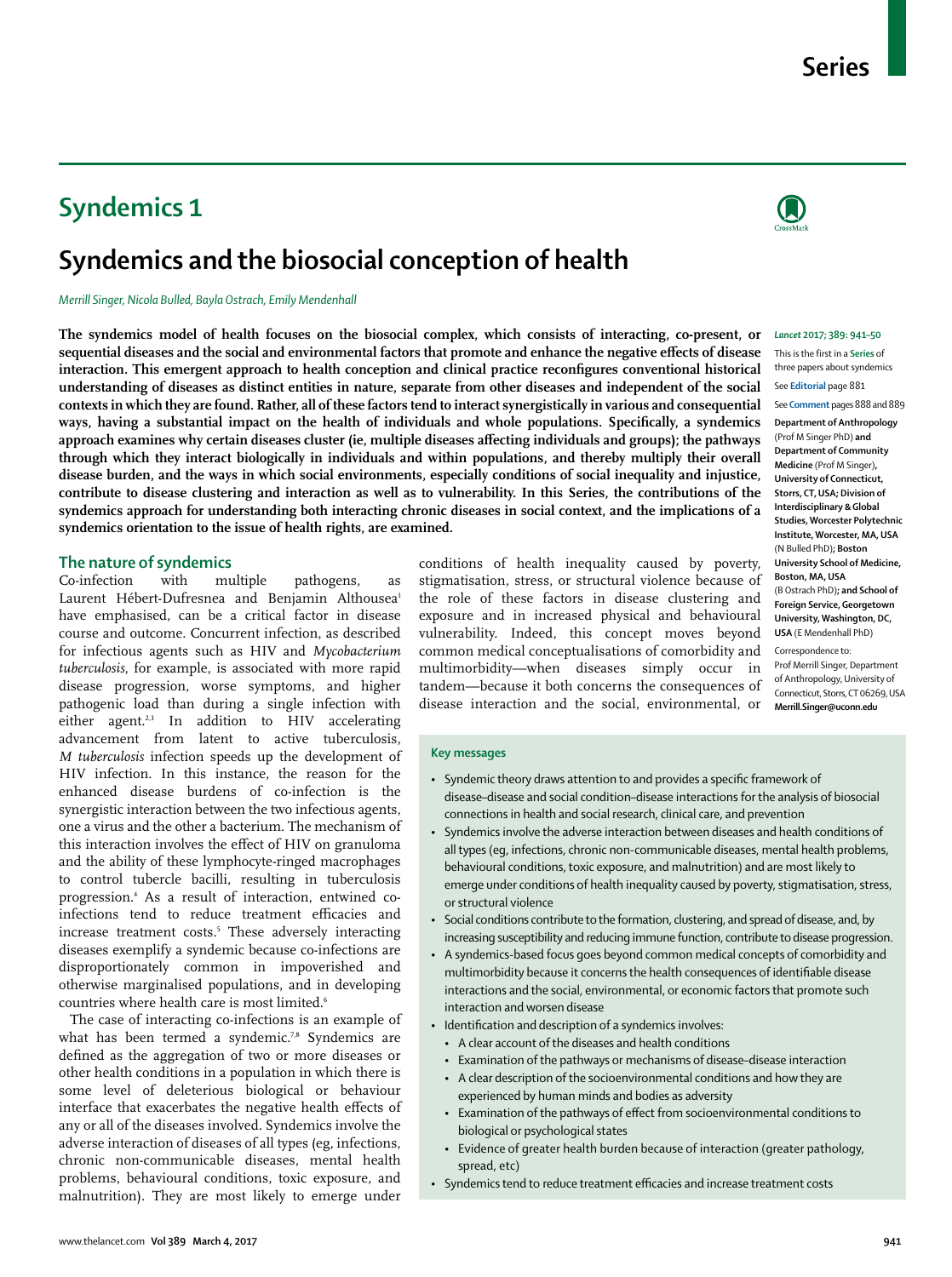### *Panel 1***: The syndemic lexicon**

### **Syndemic**

Population-level clustering of social and health problems. The criteria of a syndemic are: (1) two (or more) diseases or health conditions cluster within a specific population; (2) contextual and social factors create the conditions in which two (or more) diseases or health conditions cluster; and (3) the clustering of diseases results in adverse disease interaction, either biological or social or behavioural, increasing the health burden of affected populations.

# **Syndemic vulnerability**

Integration of epidemiological and experiential levels of analysis of multiple, overlapping social and health problems that increase morbidity and mortality as a result of syndemic clustering of social and health conditions within a certain context.

# **Syndemic interaction**

The co-occurrence of social and health conditions, including social–psychological, social–biological, and psychological–biological interactions, which worsen the condition of the person or population afflicted.

# **Syndemic risk factor**

Social, political, economic, and environmental factors that increase the risk for clustering of two or more diseases.

#### **Syndemogenesis**

The processes, pathways, and stages of syndemics development involving a disease–social context and disease–disease interactions.

### **Iatrogenic syndemic**

A syndemic interaction caused or exacerbated by medical treatment, as occurred in Egypt with campaigns to inoculate against schistosomiasis using hepatitis C virus-infected intravenous tartar emetic; $9$  or, medical treatment for one disease is weakened by the actions of another disease.

#### **Countersyndemics**

When one biological trait, disease, behaviour, or social condition provides a protective benefit against other disease interactions, asseen in the protection from potentially lethal Rocky Mountain spotted feverthatcan be conferred after exposure to *Rickettsia amglyommii*. 10

#### **Unintended countersyndemic**

When efforts to treat one disease improves the elimination of another.

#### **Eco-syndemics**

Extreme weather contributes to severe conditions that foster migration, the breakdown of built environments, and metabolism of pathogenic organisms that result in increased rates of growth and cell division, as well as other interactions.

#### **Syndemics of war**

War and conflict are traumatic biosocial events that compromise existing conditions and health-care access, thereby increasing the likelihood of disease clustering and syndemic interaction.

> economic factors that cluster with the diseases and shape their interaction (panel 1).

Syndemic interactions are of considerable importance for prognosis, treatment, and health policy. In medicine, for example, an ageing population requires management of individuals not just with multiple comorbid diseases but also with pronounced interacting diseases and compromising social conditions, such as impoverishment or social isolation. Given that social conditions can contribute to the formation, clustering, and progression of disease, a biosocial concept like syndemics offers a holistic approach to addressing synergistic disease and context interactions.<sup>11</sup> Syndemic theory seeks to draw attention to and to provide a framework for the analysis of these kinds of biosocial connections, including their causes and consequences for human life and wellbeing, and for responding with appropriate intervention.

First developed within medical anthropology,<sup>12,13</sup> the conceptual syndemic framework has gained broad recognition in the fields of public health, medicine, psychology, nursing, oral health, chronic illness management, infectious disease prevention, and sexual and reproductive health, among others. To promote this process, the US Centers for Disease Control and Prevention created, and for several years maintained, an online Syndemics Prevention Network designed to inform epidemiological research. The concept continues to diffuse across other health-related fields, with syndemics research appearing in diverse publication venues. These developments have led to the creation of courses devoted to syndemics within schools of public health and medicine and in focused National Institutes of Health grant opportunities (eg, U38 Addressing Syndemics through Program Collaboration and Integration<sup>12</sup>).

#### **Syndemics research**

The first syndemic identified and described in the literature,<sup>13</sup> and the one most heavily investigated, is known as SAVA (substance abuse, violence, and AIDS). This term describes three closely linked and interdependent conditions that coexist in the human body and social life of many individuals in low-income urban environments.13 Recognition of this syndemic emerged during a multiyear research programme on HIV risk prevention among drug users, in which researchers realised that the contemporary inner-city health crisis in the USA was characterised by the spread of AIDS in close conjunction with a set of other endemic and epidemic conditions (eg, tuberculosis, sexually transmitted infections, hepatitis, cirrhosis, infant mortality, drug abuse, suicide, and homicide). These conditions are intertwined and strongly influenced and sustained by a broad set of political–economic and social factors, from high rates of unemployment, poverty, homelessness, and overcrowding to substandard nutrition, infrastructural deterioration, disruption of social support networks, and social and ethnic inequalities.14–16 Some of the diseases involved in the SAVA syndemic are transmitted by the same type of behaviours (eg, risky sexual practice in the case of HIV and sexually transmitted infections), whereas other diseases (eg, tuberculosis and cirrhosis) are transmitted by different behaviours but cluster with each other, sexually transmitted infections, and HIV infection because of social marginalisation, stigmatisation, and limited resources in affected populations.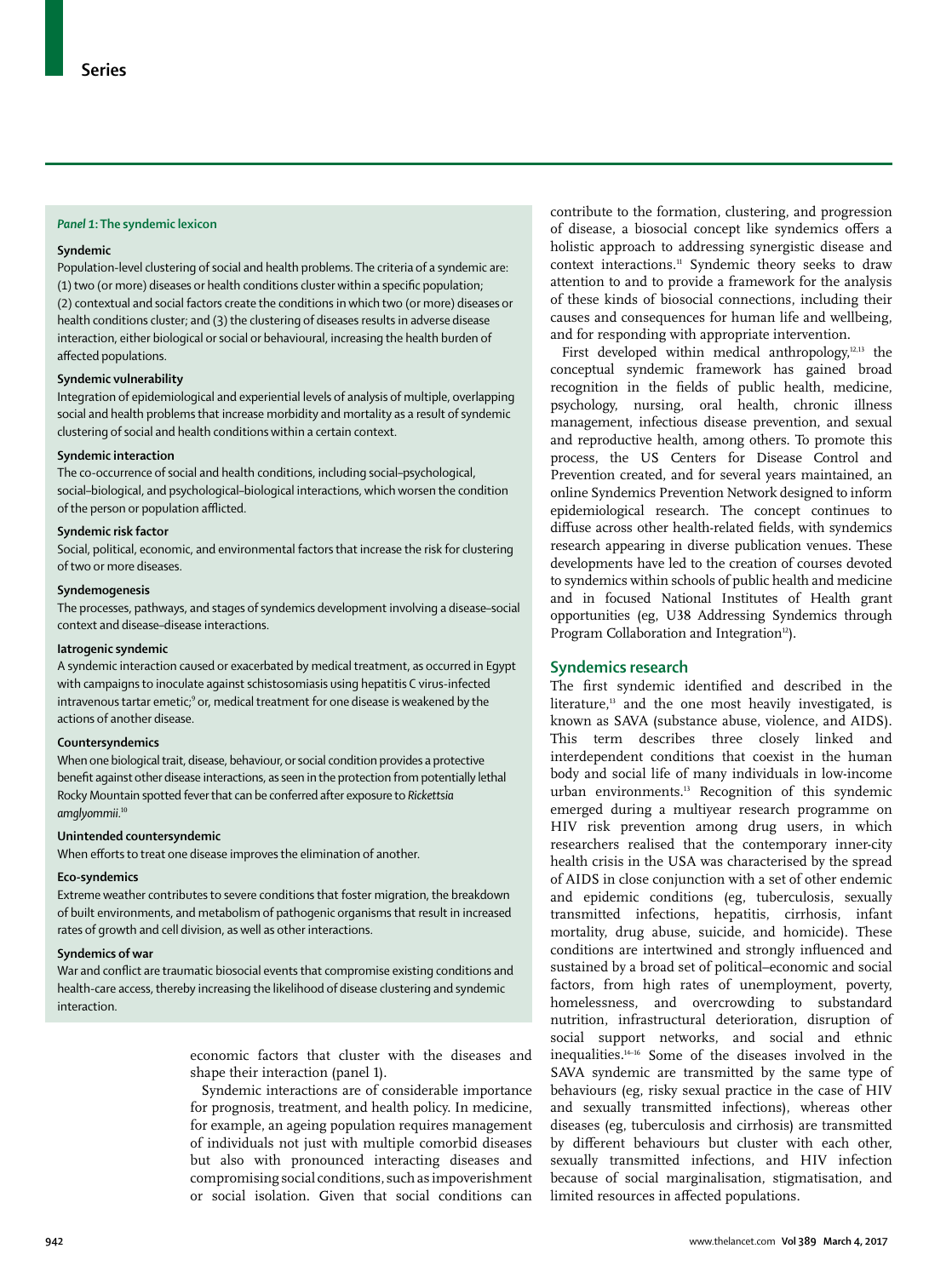A substantial amount of research has also been done on SAVA among men who have sex with men. Stall and  $colleagues$ , $\sigma$  for example, found important associations among multiple drug use, intimate partner violence, childhood sexual abuse, and depression. Moreover, the percentage of the 3000 men who have sex with men who reported high-risk sex behaviour in this study increased steadily from 7·1% among those with none of the health problems noted above to 33·3% for those with all of the problems. For men who lacked any of the cofactors listed above, 13% were HIV-positive whereas 25% of participants who reported all four cofactors were HIVpositive. Consequently, researchers using data of the damaging effects of cumulative adversity have suggested (but cannot yet prove) the existence of a SAVA syndemic among men who have sex with men, consisting of interacting and mutually reinforcing health conditions. They concluded that these conditions are best addressed in concert rather than as separate threats to health. Similarly, among non-white women with low income, high SAVA scores (based on counting cumulative psychosocial factors such as substance abuse, binge drinking, intimate partner violence, poor mental health, and sexual risk taking) have been found to be associated with reduced viral suppression and diminished treatment effectiveness.<sup>18,19</sup>

The earliest identified syndemics include HIV/AIDS as a component because this disease is often an integral component in disease interactions and is greatly affected by social and structural conditions such as poverty, marginalisation, gender inequality, malnutrition, and stigma. Syndemic consequences of HIV/AIDS have occasioned a growing body of literature, with more than two dozen articles focused on HIV syndemics published in the year 2016 and included in PubMed. A few examples of HIV-related syndemics identified to date include HIV– sexually transmitted infection interactions, for which women are at particular risk<sup>20</sup> because of the combined effects of biological factors and social inequalities, an HIV–drug-use–risky sexual behaviour–stigma syndemic among men who have sex with men, $21$  and an HIVmalnutrition–food insecurity syndemic, as seen in sub-Saharan Africa<sup>22,23</sup>

The nature of HIV/AIDS as a syndemic generator is clearly illustrated in the particular vulnerability of marginalised and disadvantaged populations. When a population already affected by adverse social conditions is exposed to HIV/AIDS, co-occurring conditions such as malnutrition, sexually transmitted infections, malaria, and tuberculosis, lend themselves easily to syndemic interaction. Understanding biosocial interaction is integral to developing effective treatment and prevention protocols for people with HIV/AIDS because attempting to treat or prevent HIV/AIDS without addressing other biological and structural factors that contribute to its spread and progression has not produced the best outcomes.24 Therefore, recognising syndemics requires



*Figure***: Model of a syndemic**

that clinicians and epidemiologists incorporate the effect of co-occuring conditions, including social problems, in assessing adverse health outcomes as well as in establishing best treatment practices (figure).

Syndemics are not limited to infectious diseases. The VIDDA syndemic is an example of how noncommunicable diseases and health conditions cluster and interact. This syndemic unites violence, immigration, depression, type 2 diabetes, and abuse as mutually exacerbating factors in the health of Mexican immigrant women in the USA.<sup>8</sup> Depression is a crucial element in other syndemics as well. Thus the WHO World Health Survey<sup>25</sup> of four chronic diseases (angina, arthritis, asthma, and diabetes) in a sample of almost 250000 adults from 60 countries showed that comorbidity with depression incrementally worsens health beyond what was found with any of the chronic diseases alone, or with any combination of the four chronic diseases without depression. Syndemics, in short, occur across the disease spectrum and often involve adverse interactions among diverse psychiatric and biological disorders.

# **Syndemic pathways**

A core concern of syndemics research is the investigation of the specific pathways through which disease and other health conditions interact in the body and within populations to allow multiplication of adverse health effects. Domains of social–psychological, psychological– biological, and social–biological interaction are as fundamental to syndemics as biological interactions are. Syndemics are not characterised merely by co-occurring conditions, but rather exemplify the nature of the changes and exchanges that exacerbate the severity or progression of disease. HIV/AIDS serves as an exemplary syndemic case precisely because most of these interactive pathways involve varying socioenvironmental conditions and biological, social, and structural factors that create a distinct pattern of HIV/AIDS risk. Such pathways include pathogen–pathogen interactions in which multiple biological factors intersect and interact to increase disease susceptibility or level of affliction, as well as biosocial pathways in which social and structural factors interact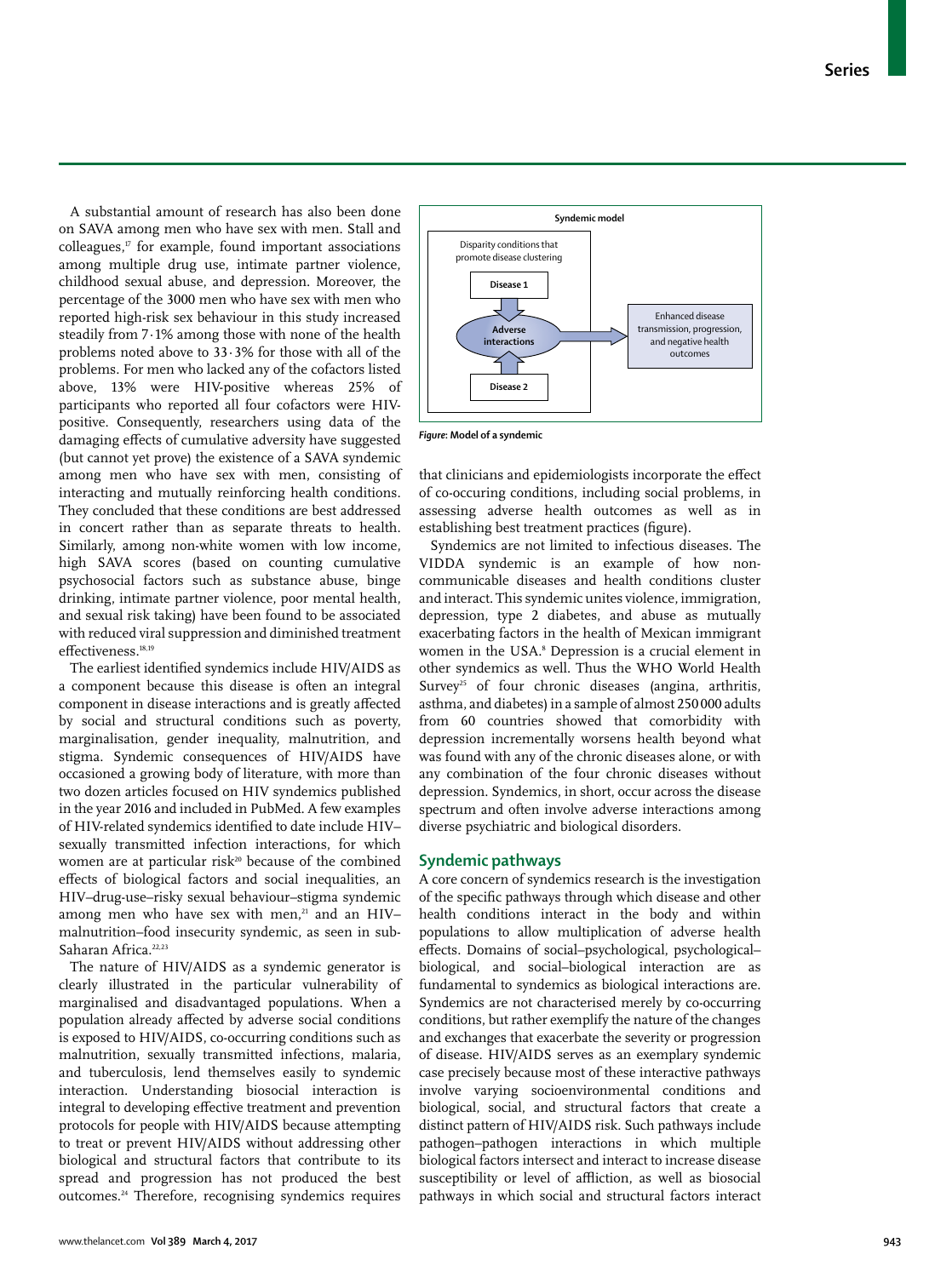*Panel 2***: Types of syndemic interaction among diseases**

- • Enhanced contagiousness
- • Accelerated virulence
- Alterations of the physical body
- Alterations of the emotions
- • Gene reassortment
- latrogenic factors

with biological factors to produce a greater level of disease risk and higher health burden (panel 2).<sup>7</sup>

A common observation in cases of comorbidity is for one disease to promote or enhance the contagiousness of another disease by facilitating its access through body defences to susceptible tissues. This type of assistance is seen in the bidirectional interaction between HIV and chlamydia, leading to genital ulcerative disease.<sup>26</sup> As found in Kenya, HIV increases the incidence of genital ulcerative disease (and other sexually transmitted infections) possibly by enhancing the susceptibility to and severity of genital-tract infections through open ulceration and immune-cell depletion.<sup>27</sup> At the same time, genital ulcerative disease might affect HIV pathogenesis by increasing the plasma viral load. This relationship is also evidence of a second type of syndemic interaction, whereby the presence of one disease magnifies or accelerates the virulence of another disease. In the case of the HIV–tuberculosis syndemic, HIV increases the virulence of *M tuberculosis* by blocking the immune response sufficiently to allow the infectious agent of tuberculosis to freely replicate, a task *M tuberculosis* is unable to complete on its own.3

Changes in the body caused by one disease can also promote the success of another disease. For example, schistosomiasis is known to facilitate HIV infection. In a study with more than 500 sexually active women in Zimbabwe, an association was found between having genital lesions caused by *Schistosoma haematobium* infestation and being HIV positive.<sup>28</sup> Whereas 41% of women with laboratory-confirmed genital schistosomiasis were infected with HIV, only 26% of women without schistosomiasis were HIV-positive. This finding suggests profoundly heightened susceptibility to HIV in women with snail-induced genital lesions that serve as entry points for HIV.<sup>28</sup> A similar adverse interaction occurs between schistosomiasis and hepatitis C virus. In Egypt, where hepatitis C virus is the predominant cause of chronic liver disease, schistosomiasis has been found to cause an imbalance in hepatitis C virus-specific T-cell responses, resulting in heightened viral load, increased probability of hepatitis C virus chronicity, and accelerated onset of complications in coinfected individuals.29 These conditions are further exacerbated by poor access to health care and living circumstances that increase the risk for schistosomiasis (such as limited access to safe water).

HIV is also regularly implicated in another type of interaction, namely gene reassortment, a process that involves the movement of genes from one strain or subtype to another strain or subtype. This pattern is driven by the high error rate of its reverse transcriptase replication method and results in a high rate of mutation. This, in turn, facilitates the development of multiple viable (as well as non-viable) strains of HIV, often representing somewhat distinct local viral lineages. Circulating recombinant forms of HIV are the products of co-infection with two or more strains at the cellular level and subsequent gene mixing. Gene mixing was found to be common in the subtype C strain of HIV in KwaZulu-Natal province, South Africa.<sup>30</sup> Gene movement had a large impact on the evolutionary history of HIV, in part by enhancing its overall virulence<sup>31</sup> for a period of time.<sup>32</sup> In influenza A virus, continual gene reassortment allows the constant generation of new strains, some of which present a substantial risk for transmissibility across species, pathogenicity, and pandemic potential.<sup>33,34</sup> Other types of gene assortment involve the movement of genes across species (eg, from one bacterial species to another) or even across types of microorganisms (eg, from a bacteria to a virus).

Finally, researchers studying HIV-related and other syndemics recognise that it is possible for medicine to act as a pathway of adverse disease interaction, or iatrogenesis. Iatrogenesis was hypothesised to occur in a randomised, double-blind clinical trial designed as a longitudinal assessment of the promising prototype HIV vaccine V520.<sup>35</sup> In a trial with 3000 HIV-negative volunteers at high risk for infection, those assigned to the experimental group were administered the vaccine, but the trial was halted when 3·2% of the experimental groups developed HIV compared with 2·75% of participants in the control group. The infection rate was also higher in individuals with natural immunity to the common cold virus adenovirus type 5 compared to those who lacked natural immunity. Notably, the vaccine was produced using adenovirus type 5 as the delivery vector for synthetically produced HIV genes. The vaccine created through the splicing of genes from naturally occurring viruses—might have lowered body defences to the virus, thereby iatrogenically increasing the rate of HIV infection in the study population compared with controls. Similarly, antischistosomiasis injection cam paigns during the 1930s, using unsterile injection equipment, led to hepatitis C virus becoming the leading cause of liver cancer and cirrhosis in Egypt and to Egypt having possibly the highest prevalence of hepatitis C virus in the world  $(10-20\%$  of the general population).<sup>36</sup>

### **Syndemics and mental health**

No less than physical diseases, alterations of the emotions and of mental health, for example by trauma, stress, internalisation of social rejection, and the embodied experience of social stigma, can have a role in the onset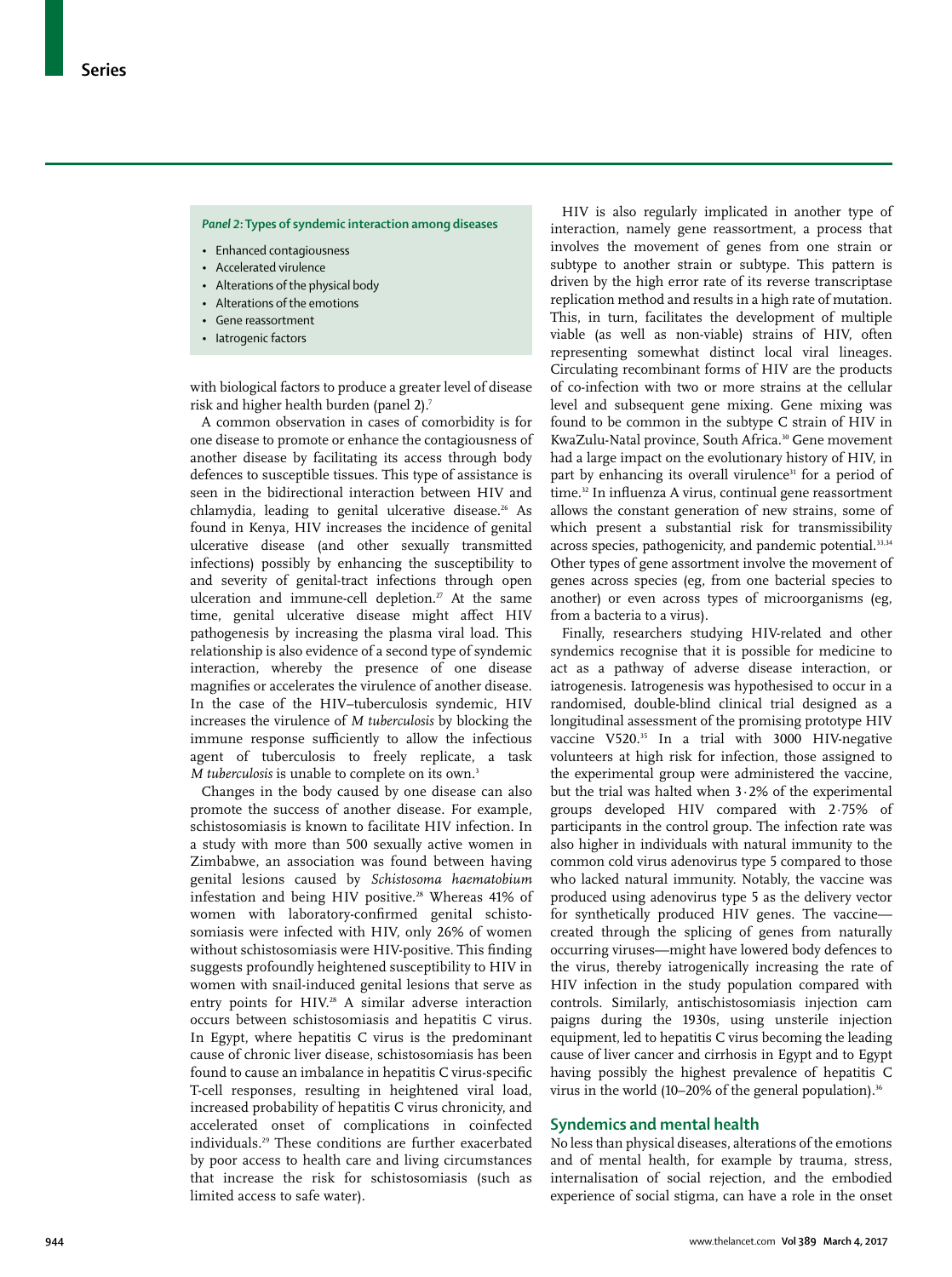and exacerbation of other diseases, including somatoform diseases. The internalisation of social contempt opprobrium through a stigmatised illness or diseaserelated, stigmatised identity can have both psychosocial and biological effects on disease–disease interaction and adverse health outcomes.<sup>37,38</sup> Exposure to violence, for example, can trigger an increase in the severity of asthma. Children who live in comparatively violent neighbourhoods and have witnessed violence have been found to be twice as likely as unexposed children to have wheezing and three times more likely to be diagnosed with asthma.<sup>39</sup> The pathway of this relationship is believed to be stress-promoted immune-system deregulation caused by living in a pervasive atmosphere of fear and the perceived threat of ever-present violence.<sup>35</sup> Moreover, synergistic effects have been found between exposure to violence and traffic-related air pollution in the aetiology of asthma. These effects involve increased risk of asthma in children involving enhanced pollution (NO<sub>2</sub>) susceptibility within communities affected by the psychosocial stresses of perceived threat of violence.<sup>40</sup>

An emerging body of syndemics research has identified the social stigmatisation of diseases or of individuals who have highly stigmatised diseases as key to promoting certain syndemic interactions. In these syndemics, stigma is the primary social factor affecting disease interactions through the damaged identities and overt social marginalisation of patients, the stigmatisation of illnesses or health conditions, or both. This pattern has been described in populations of men who have sex with men as involving the following factors: (1) stigmatisation of sexual minorities results in their experience of enhanced stress relative to heterosexuals; (2) stress, in turn, leads to social coping dysregulation, externalising disorders such as drug and alcohol abuse, and social and hurtful interpersonal tensions, (3) cognitive processes increase the risk for comorbid psychopathology, including depression and anxiety; and (4) psychopathology triggers risk behaviours for a range of potentially interacting physical diseases (eg, HIV and hepatitis C virus) that get "under the skin"<sup>41</sup> (and into the bodies) of people in this population.

# **Clinical issues**

Awareness of syndemics raises important questions from a biomedical perspective. How do syndemic interactions complicate diagnosis? What is the best course of medical treatment for entwined syndemic diseases? How could clinicians address the social causes of syndemics? How can iatrogenic syndemics in biomedicine be avoided? Can counter-syndemics play an innovative part in new treatment options?

An important complication of syndemics is that they can alter landmark disease characteristics that are commonly used to confirm a diagnosis. For example, people who are severely immunocompromised by HIV infection (CD4 T-cell count of less than 200 cells per  $\mu$ L)

might not produce an antibody response to hepatitis C virus that is sufficiently large to be detected with existing standard blood tests. As such, a hepatitis C RNA viral load test is needed to confirm diagnosis.<sup>42</sup> Co-infection with malaria and leptospirosis (evident in communities along the border between Thailand and Myanmar) is similarly problematic. In malaria-endemic areas, malaria is often considered the sole cause of fever in patients found to be malaria-positive. Diagnosis of leptospirosis is difficult and slow, particularly in remote settings where diagnostic tools are not readily available. However, failure to recognise acute leptospirosis co-infection and delayed treatment can result in severe complications such as Weil's syndrome, pulmonary haemorrhage, and uveitis.<sup>43</sup> For people living along the Thailand–Myanmar border, these biological interactions could be promoted by social exclusion of refugee populations that reside in malariaaffected areas.

Diagnostic complications also occur with mixed noninfectious and infectious disease syndemics and with syndemics that do not involve an infectious disease. For example, patients with pulmonary tuberculosis and diabetes have frequent lung lesions within the lower lung field and are likely to present with atypical radiological features.44 Diabetes increases the risk of active tuberculosis among those who are exposed to *M tuberculosis*, illustrating how individuals with diabetes living in conditions that pose a high-risk for tuberculosis transmission have a compounded risk. Diabetes tends to weaken the immune system and contribute to activation of pre-existing, latent tuberculosis. Overall, diabetes has been found to increase the risk of failure and death in people who also have tuberculosis.45 Additionally, findings from a growing body of research show that major depression is much more common in patients with medical conditions like cardiovascular disease, diabetes, and cancer than in the general population, especially among people who have multiple psychobiological effects of poverty.46 Although depression is ten times more prevalent in individuals who are medically ill, it presents substantial diagnostic and therapeutic challenges for physicians because treating depression pharmacologically might not ensure swift recovery when symptoms stem from problems in the patient's social life and place in the social hierarchy.<sup>47</sup> Consequently, it is estimated that as many as half of the depressive episodes in patients with medical illness are not accurately diagnosed and therefore not sufficiently treated.48 As these cases suggest, syndemics can obscure the identities of their constituent disease components and confuse the diagnostic process. Awareness of syndemics, of commonly interacting diseases that are locally prevalent, and of the signs and symptoms of syndemic expression will become a fundamental constituent of biomedical education and knowledge as new social–biological, psychological– biological, and social–psychological disease interactions are recognised in clinical settings and the intimate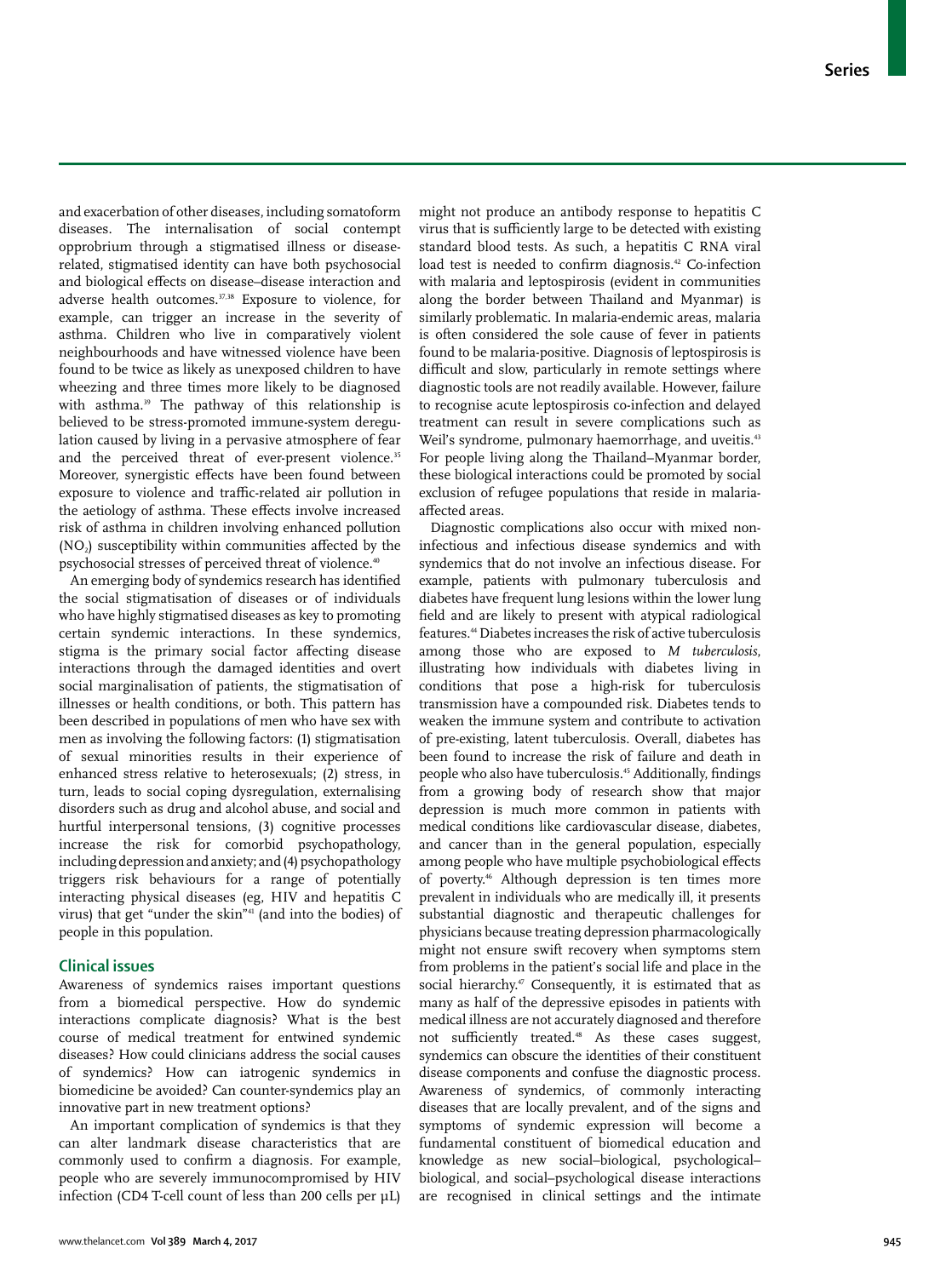#### *Panel 3:* **Why syndemics emerge**

- Changing political and economic conditions
- Shifting ecological and environmental conditions
- • Altering demographics and changing social behaviours
- • Rapidly developing technology
- • Expanding patterns of globalisations
- Ongoing microbial adaptation
- Breakdown of public health protective measures

relationships of these interactions within social contexts are more fully understood.

Syndemic theory also highlights the need to identify best practices for the simultaneous treatment of interlocked conditions. At present, however, the randomised controlled trials that produce much of the evidence for clinical treatment guidelines do not adjust for comorbidities in trial participants and even exclude participants with comorbidities from research samples.<sup>49</sup> The effect of comorbid conditions as a way to inform clinical care has been studied. Investigators examining neglected tropical diseases,<sup>50</sup> for example, have found that simultaneous treatment of several of the most prevalent neglected tropical diseases with combined drug regimens or even single pharmacological agents can facilitate effective and efficient syndemic treatment. However, syndemic treatment is not always so simple.

Heightened awareness of the nature of syndemic interactions, including both the effects of interaction and of the channels and mechanisms of interaction, is needed in clinical settings to diminish the likelihood of triggering iatrogenic syndemics. Similarly, fuller recognition of the complex interactions that occur across disease categories and are commonly assumed to be separate would enhance assessment of what the potential iatrogenic consequences of treating one disease might be for other comorbid conditions. For example, patients with Parkinson's disease often suffer from daytime sleepiness and sleep disorders such as apnoea. The treatment of Parkinson's disease with dopaminomimetics can exacerbate sleepiness in some patients<sup>51</sup> and therefore compromise their care. Inattentiveness to comorbidity and disease interactions might diminish the effectiveness of disease-specific treatment. Similarly, inattentiveness to social problems that affect diseases alone and together with comorbid conditions can exacerbate adverse health outcomes, such as treating depression to increase diabetes compliance when the root of depression is social.<sup>8</sup> This suggests the need for multifactorial, multilevel treatment models.

Alternatively, knowledge of counter-syndemic disease interactions, wherein the presence of one disease diminishes or eradicates another, might lead to new medical therapies.7 Bacteriophage therapy is currently being proposed as a medical response to the emergence of drug-resistant bacteria and the resulting antibiotic crisis.52,53 Companies have initiated clinical trials of phage

therapies, which include phage cocktails that contain multiple bacteriophages in a single medicine and phage patches for skin and wound infections.<sup>54,55</sup> Nevertheless, caution needs to be taken because bacteriophages, like all lifeforms, are self-replicating entities that have the capability to evolve in unforeseen ways.

# **The social origins of syndemics**

Broadening biomedical care to consider not only the biological but also the social components of disease is an inherent part of the syndemics perspective. Farmer and colleagues56,57 at Partners in Health have shown that structural interventions within the biomedical setting can have a greater impact than conventional clinical interventions on disease control. Using their model in Haiti, Peru, Rwanda, Lesotho, Boston (MA, USA), and elsewhere, Partners in Health have: removed clinical and community barriers to care, providing free diagnostics and treatment to patients living in poverty; delivered health care in community settings where patients live and work; addressed health-related social conditions (eg, by distributing kerosene stoves); modelled treatment plans to the realities of patients' lives; paid for transportation costs; and adopted a comprehensive approach that addresses disease comorbidities.<sup>54,55</sup> Although advocates of this model of socially conscious medicine recognise that clinicians are not trained for such tasks, they also recognise, however, that such activities must become central to health-care delivery in low-income settings to help underserved patients in wealthy and poor countries alike (panel 3).<sup>58</sup>

# **Syndemics, multicausal models, and health policy**

The syndemics orientation has the potential to affect health policy by drawing attention to how social, economic, and environmental factors affect the health of human beings, provided that these factors are not separated in analysis from disease emergence or comorbidity. Instead, the clustering of diseases and the vulnerability of populations to disease must be recognised to incorporate inherent social and environmental risk factors. Doing so becomes an ever more pressing issue as populations face growing health risk due to profound and diverse environmental changes, many of which are of human origin.59 These changes are intensifying existing social and health disparities challenges that have proven to be of great consequence and notoriously resistant to overcome. As a result, new ways of thinking and working are needed to resolve the health tests of the present and the future.

Many clinicians and public health researchers have made progress in moving beyond simple linear and reductionist understandings of disease causation to a recognition of the need for multicausal models.<sup>60</sup> Yet, as Sylvia Tesh<sup>61</sup> emphasised in *Hidden Arguments: Political Ideology and Disease Prevention Policy*, some multicausal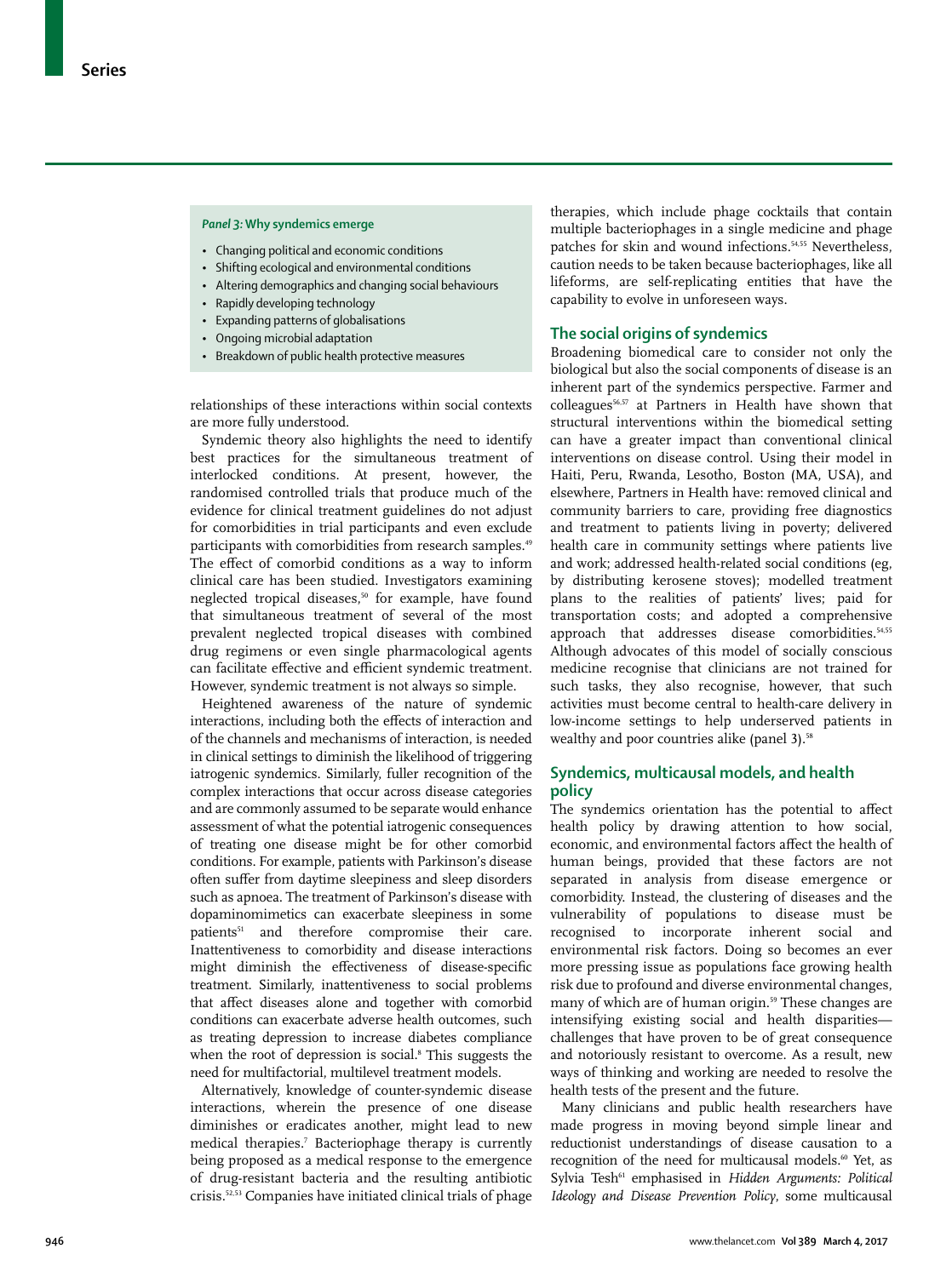models offer little direction for what to prioritise and where to begin in building public health responses. Consequently, some epidemiologists mistakenly look for identifiable risk factors, just as they might look for particular disease agents.<sup>61</sup> In doing so, investigators often overlook the implicit social and environmental factors that could promote disease clusters among socially and economically disadvantaged populations as well as the relative effect of psychiatric, behavioural, or biological conditions on each other. Public health programmes and divisions continue to function as semi-independent silos in academic research, funding sources, and political advocacy, with few opportunities to address interactions between syndemically linked diseases. The need to develop a sense of the system (of the human body as well as healthcare delivery) in both public health and clinical practice is crucial.62 A syndemic approach provides a very different orientation to clinical medicine and public health by showing how an integrated approach to understanding and treating diseases can be far more successful than simply controlling epidemic disease or treating individual patients. This approach involves not only recognising how co-occurring social and health problems can affect disease progression but also how non-pharmacological interventions can severely change health outcomes. The syndemic perspective therefore necessitates movement past narrowly conceived efforts towards the development of a big-picture awareness of diseases, disease clustering, and disease interactions in biological, ecological, and social contexts and ultimately towards correspondingly broadbased public health policy initiatives.

# **Programmatic initiatives**

Approaches to health promotion that are appropriate from a syndemics perspective have been implemented at the national level in various countries through progressive social policies aimed at poverty alleviation and inequality reductions. Such initiatives operate through multiple mechanisms, in line with the syndemic perspective: improving social conditions by decreasing poverty and barriers to health care; improving food access and education; and providing health-care access and biomedical technologies that directly address specific diseases and disease–disease interactions. For example, large scale social welfare programmes related to health, education and training, food, housing, and cash assistance are designed to address both the biological and underlying social factors that generate the conditions for disease clustering. One of the most inclusive, and possibly most successful, of such social welfare initiatives is Brazil's Bolsa Familia Program, the world's largest conditional cash transfer programme for poverty reduction designed specifically to promote health. Initiated in 2003, the Bolsa Familia Program distributed funds to more than 25% of Brazil's population in 2011.<sup>63</sup> The conditional cash transfers require that children attend school, where they receive at least one meal per day, get routine vaccinations, health check-ups, and growth monitoring, and that women attend postnatal care services and receive health and nutritional education. An analysis of the effects of Bolsa Familia Program on child survival revealed that mortality among children younger than 5 years decreased as programme coverage increased, with the greatest positive effect on poverty-related malnutrition and diarrhoeal disease.<sup>64</sup>

Another development is in health-specific initiatives that recognise the syndemic nature of disease interactions among certain populations. In most cases, such programmes recognise how negative biofeedback processes can have a large impact on very expensive health interventions. For example, syndemic HIV and food insecurity occurs because food uncertainty increases the risk of HIV transmission (by promoting involvement in risky behaviours such as commercial sex activities) and worsens HIV clinical outcomes; in turn, HIV increases the risk and severity of food insecurity for individuals with HIV and members of their households.62 Multidimensional non-governmental programmes have been developed to address both food and economic insecurity among people with HIV. Catholic Relief Services began establishing a Household Urban Gardens programme in Lesotho in 2006. The programme promotes the production of vitamin-rich vegetables through keyhole and trench gardens, which in turn increases food security, promotes income-generation, and provides nutrition education in the context of HIV, while maximising the use of limited land and water resources.<sup>65</sup> By 2013, Catholic Relief Services had built nearly 23000 gardens across Lesotho.<sup>66</sup> Analysis of a similar programme in Zimbabwe indicates that such gardens are not necessarily cost-effective relative to other supplemental nutrition programmes; however, they do offer other positive benefits, such as stigma reduction.<sup>67</sup> Similarly, the Academic Model Providing Access to Healthcare (AMPATH) in Kenya, in partnerships with the UN World Food Programme, has developed an HIV treatment programme that provides persons affected by HIV with food, school fees, and enrolment in incomesecurity programmes, including agricultural extension services, microfinancing, and small business initiatives.<sup>68,69</sup>

Yet these kinds of programmes rarely take centre stage in public health because funding sources are outcomesoriented, disease programmes continue to be vertical with unfounded prioritisation of some diseases, and efforts to build national health systems can face steep opposition. In such contexts, what might clinicians do to address the syndemic nature of disease, especially when health-care costs are extreme, payment systems complex, or formal health care inaccessible? The primary care physician's ability to deliver syndemic care faces clinical impediments, such as workload demands, time restrictions, insurance reimbursement requirements, limitations on clinical facilities, and a limited health-care team that cannot provide holistic medical and social care to the patient. As such, a reorganisation, or at least reconsideration of existing structures, is essential. Primary care providers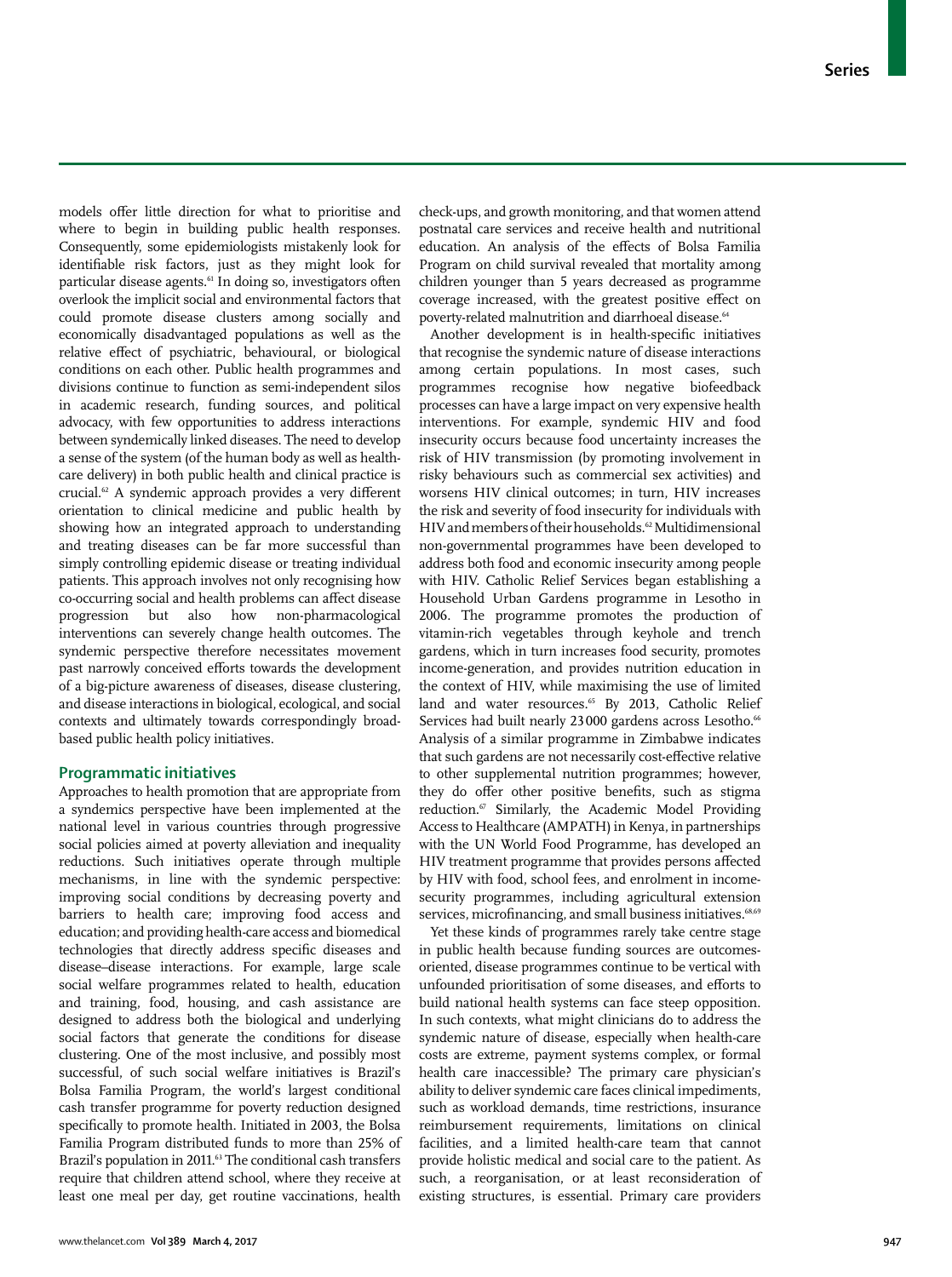should consider developing closer associations with community advocates and service workers to build healthy structural change. Additionally, in treating individual patients, awareness of the effects of syndemic interaction in a wide range of health conditions, from interacting tickborne infections to co-infections of HIV to food disorders among people with diabetes, can contribute to improved histories, examinations, diagnoses, and treatment plans. By applying the syndemic perspective with equal or greater emphasis on improving structural conditions and social equity, the syndemic nature of many diseases can be more effectively addressed.<sup>70</sup>

# **Conclusion**

As emphasised by Littleton and Park, $71$  a syndemics approach to disease is valuable because of the degree to which disease comorbidity and noxious social conditions are concentrated together in populations. Syndemics underline the importance of the disease clustering within populations, the social, psychological, and biological reasons that diseases cluster, the ways comorbid diseases affect each other, how important these interactions can be to the health burden within the populations, the pathways of disease interaction, and the way in which the health of human beings is affected by the physical and social environments in which they live. Clearly, more explicit research is needed to measure differences between merely cumulative versus multiplicative effects of syndemic interaction. As Tsai and Burns<sup>72</sup> argue in their review of the SAVA syndemic, primarily among men who have sex with men, showing a relationship between the number of psychosocial problems present in a population and the adversity of outcomes does not affirm that actual interaction has occurred. Consequently, some syndemic relationships are only suggestive at this point, whereas others (eg, tuberculosis and HIV, sexually transmitted infections and HIV) are clear, $73$  as are the adverse effects of social, environmental, and psychological interactions on disease.24 This recognition underlines the need to advance the technology for interaction assessment, a growing issue given that diseases cluster rather than exist in isolation.74,75 Moreover, it affirms a call continuously made in the syndemics literature for identification and description of the pathways of disease interaction.

Recognition of the potential for syndemic interaction provides an avenue for novel public health and clinical research that is attentive to the multiple dynamics at play in health. A syndemic approach offers a biosocial framework that supports extensions of health–science understandings of disease while suggesting the need for new strategies to both improve public health and treat individual patients.<sup>776</sup> These strategies include both interventions designed to simultaneously identify and treat multiple interacting health problems as well as social–medical initiatives intended to change adverse social and physical environments. Specifically, a syndemic approach offers a productive and effective way to assess

and design multidisciplinary approaches to mitigating disease by way of understanding how diseases in tandem afflict a population in any particular time and place.<sup>71</sup>

#### **Contributors**

MS conceived and wrote major sections of this paper. NB wrote text, edited the paper, and provided references. BO wrote text and edited the paper. EM wrote text and provided suggests for changes in the paper.

# **Declaration of interests**

We declare no competing interests.

#### **References**

- 1 Hebert-Dufresne L, Althouse BM. Complex dynamics of synergistic coinfections on realistically clustered networks. *Proc Natl Acad Sci USA* 2015; **112:** 10551–56.
- 2 Corbett EL, Watt CJ, Walker N, et al. The growing burden of tuberculosis: global trends and interactions with the HIV epidemic. *Arch Intern Med* 2003; **163:** 1009–21.
- 3 Pawslowski A, Jansson M, Sköld M, Rottenberg M, Källenius G. Tuberculosis and HIV co-infection. *PLoS Pathogens* 2012; **8:** e1002464.
- 4 de Noronha A, Báfica A, Nogueira L, Barral A, Barral-Netto M. Lung granulomas from *Mycobacterium tuberculosis*/HIV-1 co-infected patients display decreased in situ TNF production. *Pathol Res Pract* 2008; **204:** 155–61.
- 5 Griffiths EC, Pedersen AB, Fenton A, Petchey OL. Analysis of a summary network of co-infection in humans reveals that parasites interact most via shared resources. *Proc Biol Sci* 2014; **281:** 20132286.
- 6 Bonds MH, Keenan DC, Rohani P, Sachs JD. Poverty trap formed by the ecology of infectious diseases. *Proc Biol Sci* 2010; **277:** 1185–92.
- Singer M. Introduction to syndemics: a systems approach to public and community health. San Francisco, CA: Jossey-Bass, 2009.
- 8 Mendenhall E. Syndemic suffering: social distress, depression, and diabetes among Mexican immigrant women. Walnut Creek, CA: Left Coast Press, 2013.
- 9 Strickland G. Liver disease in Egypt: hepatitis C superseded schistosomiasis as a result of iatrogenic and biological factors. *Hepatology* 2006; **43:** 915–22.
- 10 Blanton L, Mendell N, Walker D, Bouyer D. "Rickettsia amblyommii" induces cross protection against lethal Rocky Mountain spotted fever in a guinea pig model. *Vector Borne Zoonotic Dis* 2014; **14:** 557–62.
- 11 González-Guarda R. The syndemic orientation: implications for eliminating Hispanic health disparities. *Hisp Health Care Int* 2009; **7:** 114–15.
- 12 US Department of Health and Human Services, Centers for Disease Control and Prevention. U38 addressing syndemics through program collaboration and integration, CDC-PS10-10175. 2010. http://www.federalgrants.com/Addressing-Syndemics-Through-Program-Collaboration-and-Service-Integration-28146. html (accessed Dec 30, 2016).
- 13 Singer M. A dose of drugs, a touch of violence, a case of AIDS: conceptualizing the SAVA syndemic. *Free Inq Creat Sociol* 1996; **24:** 99–110.
- Bourgois P. In search of respect: selling crack in El Barrio. New York, NY: Cambridge University Press, 1995.
- 15 Wallace R. Urban desertification, public health and public order: 'planned shrinkage', violent death, substance abuse and AIDS in the Bronx. *Soc Sci Med* 1990; **31:** 801–13.
- Waterson A. Street addicts in the political economy. Philadelphia, PA: Temple University Press, 1993.
- 17 Stall R, Mills TC, Williamson J, et al. Association of co-occurring psychosocial health problems and increased vulnerability to HIV/AIDS among urban men who have sex with men. *Am J Public Health* 2003; **93:** 939–42.
- Sullivan KA, Messer LC, Quinlivan EB. Substance abuse, violence, and HIV/AIDS (SAVA) syndemic effects on viral suppression among HIV positive women of color. *AIDS Patient Care STDS* 2015; **29** (suppl 1)**:** S42–48.
- 19 Gilbert L, Raj A, Hien D, Stockman J, Terlikbayeva A, Wyatt G. Targeting the SAVA (substance abuse, violence, and AIDS) syndemic among women and girls: a global review of epidemiology and integrated interventions. *J Acquir Immune Defic Syndr* 2015; **69** (suppl 2)**:** S118–27.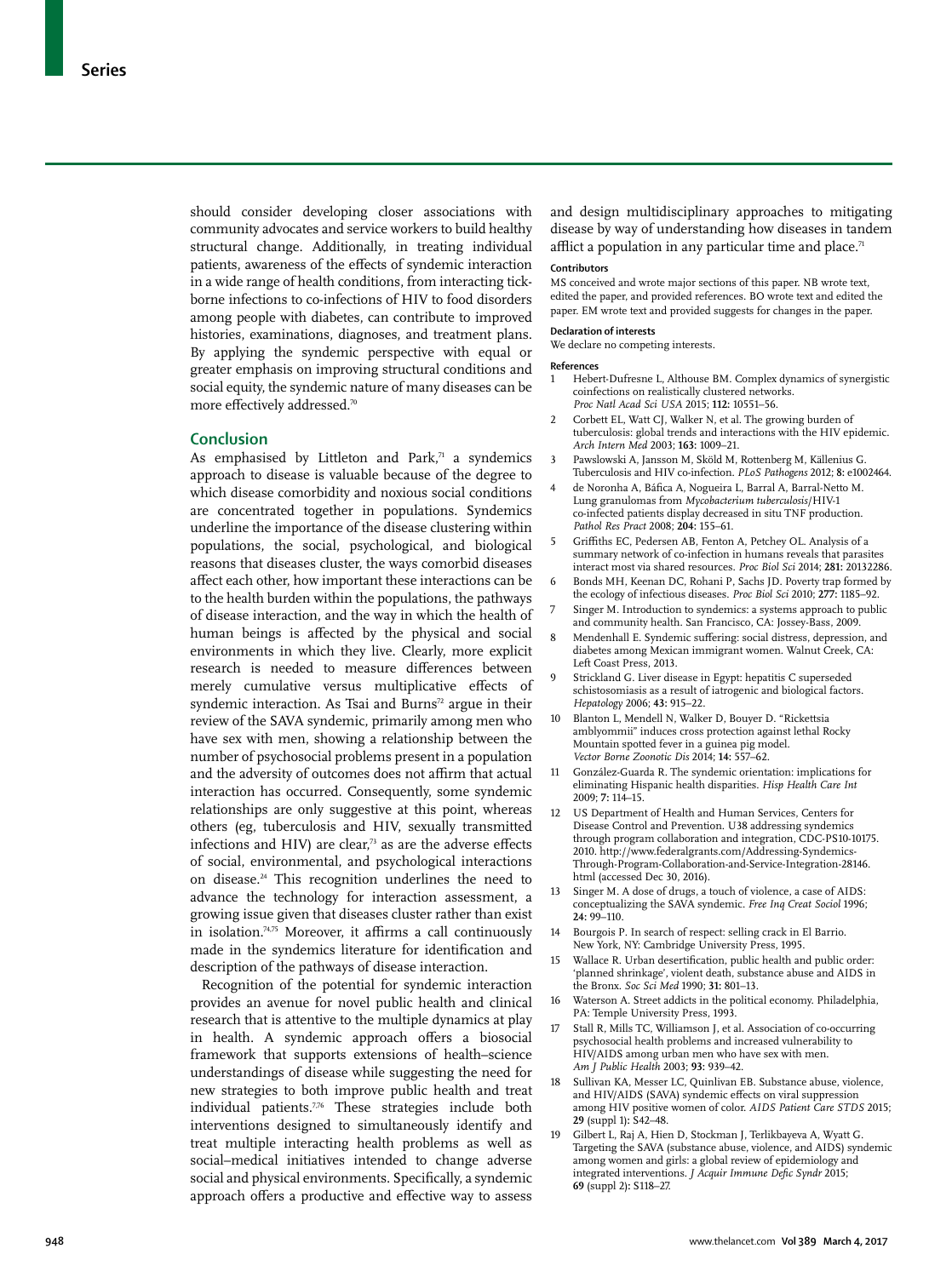- 20 Ostrach B, Singer M. At special risk: biopolitical vulnerability and HIV syndemics among women. *Health Sociol Rev* 2012; **21:** 1532–69.
- 21 Stall R, Friedman M, Catania J. Interacting epidemics and gay men's health: a theory of syndemic production among urban gay men. In: Wolitski RJ, Stall R, Valdiserri RO, eds. Unequal opportunity: health disparities affecting gay and bisexual men in the United States. Oxford: Oxford University Press, 2007.
- 22 Weiser SD, Leiter K, Bangsberg DR, et al. Food insufficiency is associated with high-risk sexual behavior among women in Botswana and Swaziland. *PLoS Med* 2007; **4:** 1589–98.
- 23 Weiser SD, Young SL, Cohen CR, et al. Conceptual framework for understanding the bidirectional links between food insecurity and HIV/AIDS. *Am J Clin Nutr* 2011; **94:** 1729S–39S.
- 24 Ellison G, Parker M, Campbell C. Learning from HIV and AIDS. New York, NY: Cambridge University Press, 2003.
- 25 Moussavi S, Chatterji S, Verdes E, Tandon A, Patel V, Ustun B. Depression, chronic diseases, and decrements in health: results from the World Health Surveys. *Lancet* 2007; **370:** 851–58.
- 26 Kilmarx P, Mock P, Levine W. Effect of *Chlamydia trachomatis* coinfection on HIV shedding in genital tract secretions. *J Sex Transm Dis* 2001; **28:** 347–48.
- 27 McClelland RS, Lavreys L, Katingima C, et al. Contribution of HIV-1 infection to acquisition of sexually transmitted disease: a 10-year prospective study. *J Infect Dis* 2005; **191:** 333–38.
- 28 Kjetland EF, Ndhlovu PD, Gomo E, et al. Association between genital schistosomiasis and HIV in rural Zimbabwean women. *AIDS* 2006; **20:** 593–600.
- 29 Strictland G. Liver disease in Egypt: hepatitis C superseded schistosomiasis as a result of iatrogenic and biological factors. *Hepatology* 2006; **43:** 915–22.
- Rousseau CM, Learn GH, Bhattacharya T, et al. Extensive intrasubtype recombination in South African human immunodeficiency virus type 1 subtype C infections. *J Virol* 2007; **81:** 4492–500.
- 31 Kijak GH, McCutchan FE. HIV diversity, molecular epidemiology, and the role of recombination. *Curr Infect Dis Rep* 2005; **7:** 480–88.
- Jefferys RJ. Evidence for HIV weakening over time. *Proc Natl Acad Sci USA* 2015; **112:** E2118.
- 33 Tscherne DM, Garcia-Sastre A. Virulence determinants of pandemic influenza viruses. *J Clin Invest* 2011; **121:** 6–13.
- 34 Mehle A, Dugan VG, Taubenberger JK, Doudna JA. Reassortment and mutation of the avian influenza virus polymerase PA subunit overcome species barriers. *J Virol* 2012; **86:** 1750–57.
- 35 Ahmed S. HIV trial halted. *Nat Rev Immunol* 2007. http://www. nature.com/nri/journal/v7/n11/full/nri2211.html (accessed Dec 30, 2016).
- 36 Pybus OG, Drummond AJ, Nakano T, Robertson BH, Rambaut A. The epidemiology and iatrogenic transmission of hepatitis C virus in Egypt: a Bayesian coalescent approach. *Mol Biol Evol* 2003; **20:** 381–87.
- 37 Latkin C, Srikrishnan A, Yang C, et al. The relationship between drug use stigma and HIV injection risk behaviors among injection drug users in Chennai, India. *Drug Alcohol Depend* 2010; **110:** 221–27.
- 38 Earnshaw V, Chaudoir S. From conceptualizing to measuring HIV stigma: a review of HIV stigma mechanism measures. *AIDS Behav* 2009; **13:** 1160–77.
- 39 Wright RJ, Steinbach SF. Violence: an unrecognized environmental exposure that may contribute to greater asthma morbidity in high risk inner-city populations. *Environ Health Perspect* 2001; **109:** 1085–89.
- 40 Clougherty J, Levy J, Kubzansky L, et al. Synergistic effects of traffic-related air pollution and exposure to violence on urban asthma etiology. *Environ Health Perspect* 2007; **115:** 1140–46.
- Hatzenbuehler ML. How does sexual minority stigma "get under the skin"? A psychological mediation framework. *Psychol Bull* 2009; **135:** 707–30.
- 42 Sheth PM, Sunderji S, Shin LY, et al. Coinfection with herpes simplex virus type 2 is associated with reduced HIV-specific T cell responses and systemic immune activation. *J Infect Dis* 2008; **197:** 1394–401.
- 43 Wongsrichanalai C, Murray CK, Gray M, et al. Co-infection with malaria and leptospirosis. *Am J Trop Med Hyg* 2003; **68:** 583–85.
- 44 Shaikh MA, Singla R, Khan NB, Sharif NS, Saigh MO. Does diabetes alter the radiological presentation of pulmonary tuberculosis. *Saudi Med J* 2003; **24:** 278–81.
- Baker MA, Harries AD, Jeon CY, et al. The impact of diabetes on tuberculosis treatment outcomes: a systematic review. *BMC Med* 2011; **9:** 81.
- 46 Leatherman T, Goodman A. Expanding the biocultural synthesis toward a biology of poverty. *American J Phys Anthropol* 1998; **101:** 1–3.
- 47 Mok H, Lin D. Major depression and medical comorbidity. *Bull Can Psychiatr Assoc* 2002; **December:** 25–28.
- 48 Beliles K, Stoudemire A. Psychopharmacologic treatment of depression in the medically ill. *Psychosomatics* 1998; **39:** S2–19.
- 49 Fortin M, Dionne J, Pinho G, Gignac J, Almirall J, Lapointe L. Randomized controlled trials: do they have external validity for patients with multiple comorbidities? *Ann Fam Med* 2006; **4:** 104–08.
- Reddy M, Gill SS, Kalkar SR, Wu W, Anderson PJ, Rochon PA. Oral drug therapy for multiple neglected tropical diseases: a systematic review. *JAMA* 2007; **298:** 1911–24.
- Rye DB. Sleepiness and unintended sleep in Parkinson's disease. *Curr Treat Options Neurol* 2003; **5:** 231–39.
- 52 Summers W. Bacteriophage therapy. *Ann Rev Microbiol* 2001; **55:** 437–51.
- 53 Lu T, Koeris M. The next generation of bacteriophage therapy. *Curr Opin Microbiol* 2011; **14:** 524–31.
- 54 Merabishvili M, Pirnay JP, Verbeken G, et al. Quality-controlled small-scale production of a well-defined bacteriophage cocktail for use in human clinical trials. *PLoS One* 2009; **4:** e4944.
- 55 Wright A, Hawkins CH, Anggard EE, Harper DR. A controlled clinical trial of a therapeutic bacteriophage preparation in chronic otitis due to antibiotic-resistant *Pseudomonas aeruginosa*; a preliminary report of efficacy. *Clin Otolaryngol* 2009; **34:** 349–57.
- 56 Farmer P. Challenging orthodoxies: the road ahead for health and human rights. *Health Hum Rights* 2008; **10:** 5–19.
- 57 Farmer P, Leandre F, Mukherjee J, Gupta R, Tarter L, Kim JY. Community-based treatment of advanced HIV disease: introducing DOT-HAART (directly observed therapy with highly active antiretroviral therapy). *Bull World Health Organ* 2001; **79:** 1145–51.
- 58 Farmer P, Nizeye B, Stulac S, Keshavjee S. Structural violence and clinical medicine. *PLoS Medicine* 2006; **3:** e449.
- Singer M, ed. A companion to anthropology and environmental health. San Francisco, CA: Wiley-Blackwell, 2016.
- 60 Krieger N. Theories for social epidemiology in the 21st century: an ecosocial perspective. *Int J Epidemiol* 2001; **30:** 668–77.
- 61 Tesh S. Hidden arguments: political ideology and disease prevention policy. New Brunswick, NJ: Rutgers University Press, 1988.
- Himmelgreen DA, Romero-Daza N, Turkon D, Watson S, Okello-Uma I, Sellen D. Addressing the HIV/AIDS-food insecurity syndemic in sub-Saharan Africa. *Afr J AIDS Res* 2009; **8:** 401–12.
- 63 Ministerio do Desenvolvimento Social e Combate a Fome. Matriz de informação social. 2013. http://aplicacoes.mds.gov.br/sagi/mi2007/ tabelas/mi\_social.php (accessed Sept 6, 2013).
- Rasella D, Aquino R, Santos CAT, Paes-Sousa R, Barreto ML. Effect of a conditional cash transfer programme on childhood mortality: a nationwide analysis of Brazilian municipalities. *Lancet* 2013; **382:** 57–64.
- 65 Himmelgreen D, Romero-Daza N. Bytes of note. *Environment* 2010; **52:** 6–8.
- 66 Billingsley R, Mothunyane M, Thabane M, McLean S. Lessons from Lesotho: how 'joined-up' approach, centred on keyhole gardens, is tackling linked issues of hunger, nutrition and poverty. Hunger, nutrition, climate justice, a new dialogue: putting people at the heart of global development. Dublin, 2013. http://www.mrfcj.org/ wp-content/uploads/2015/09/2013-04-16-Lesotho.pdf (accessed Sept 8, 2016).
- 67 Puett C, Salpeteur C, Lacroix E, Zimunya SD, Israel AD, Ait-Aissa M. Cost-effectiveness of community vegetable gardens for people living with HIV in Zimbabwe. *Cost Eff Resour Alloc* 2014; **12:** 11.
- 68 Goodrich S, Ndege S, Kimaiyo S, et al. Delivery of HIV care during the 2007 post-election crisis in Kenya: a case study analyzing the response of the Academic Model Providing Access to Healthcare (AMPATH) program. *Confl Health* 2013; **7:** 25.